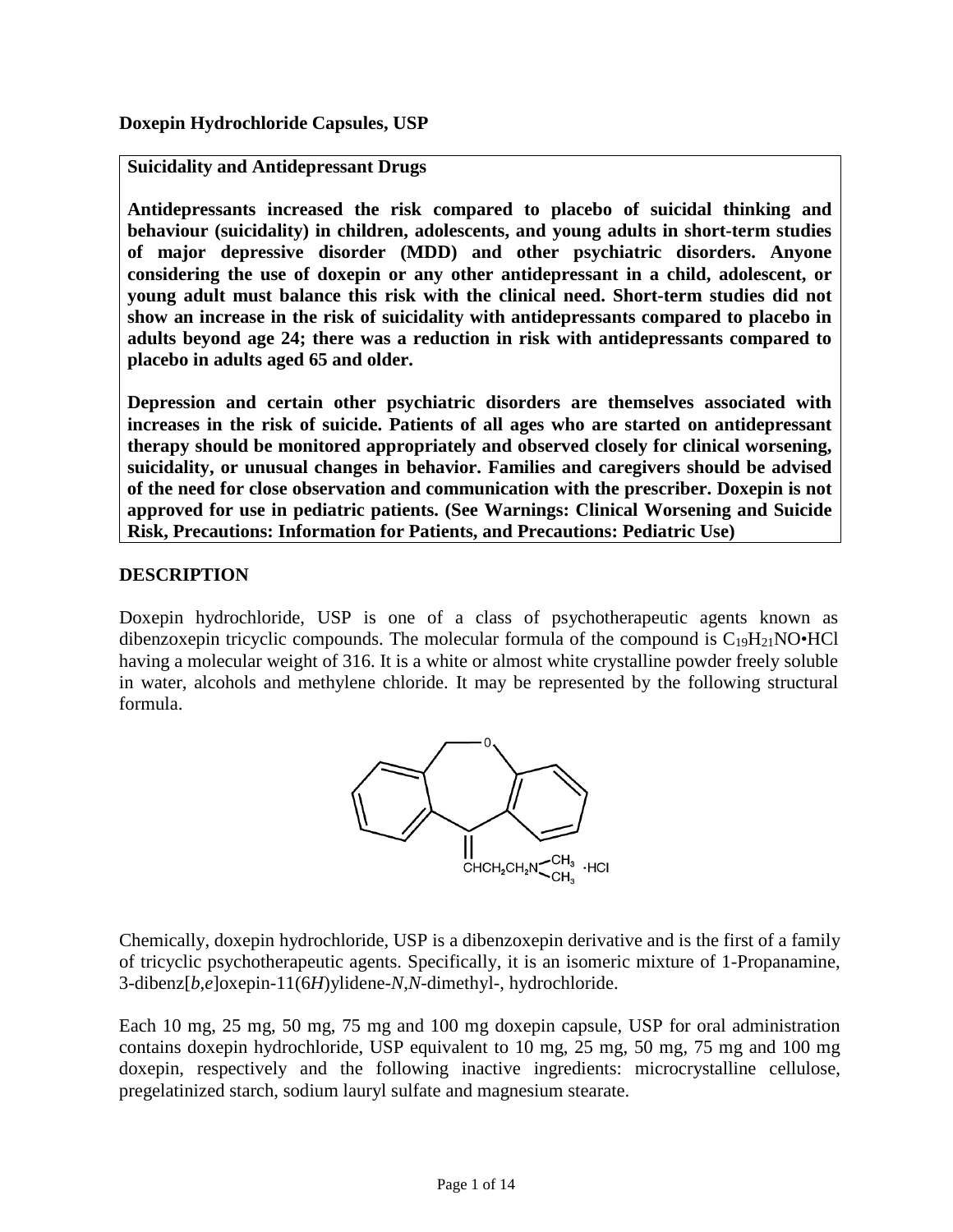The hard gelatin capsule shell contain titanium dioxide, gelatin, sodium lauryl sulfate, FD & C Yellow 6, D & C Yellow 10, and FD & C Green 3.

The imprinting ink contains shellac, propylene glycol, black iron oxide and potassium hydroxide.

# **CLINICAL PHARMACOLOGY**

The mechanism of action of doxepin is not definitely known. It is not a central nervous system stimulant nor a monoamine oxidase inhibitor. The current hypothesis is that the clinical effects are due, at least in part, to influences on the adrenergic activity at the synapses so that deactivation of norepinephrine by reuptake into the nerve terminals is prevented. Animal studies suggest that doxepin HCl does not appreciably antagonize the antihypertensive action of guanethidine. In animal studies anticholinergic, antiserotonin and antihistamine effects on smooth muscle have been demonstrated. At higher than usual clinical doses, norepinephrine response was potentiated in animals. This effect was not demonstrated in humans.

At clinical dosages up to 150 mg per day, doxepin can be given to man concomitantly with guanethidine and related compounds without blocking the antihypertensive effect. At dosages above 150 mg per day blocking of the antihypertensive effect of these compounds has been reported.

Doxepin is virtually devoid of euphoria as a side effect. Characteristic of this type of compound, doxepin has not been demonstrated to produce the physical tolerance or psychological dependence associated with addictive compounds.

# **INDICATIONS AND USAGE**

Doxepin Hydrochloride Capsules, USP are recommended for the treatment of:

- 1. Psychoneurotic patients with depression and/or anxiety.
- 2. Depression and/or anxiety associated with alcoholism (not to be taken concomitantly with alcohol).
- 3. Depression and/or anxiety associated with organic disease (the possibility of drug interaction should be considered if the patient is receiving other drugs concomitantly).
- 4. Psychotic depressive disorders with associated anxiety including involutional depression and manic-depressive disorders.

The target symptoms of psychoneurosis that respond particularly well to doxepin hydrochloride capsules include anxiety, tension, depression, somatic symptoms and concerns, sleep disturbances, guilt, lack of energy, fear, apprehension and worry.

Clinical experience has shown that doxepin hydrochloride capsules is safe and well tolerated even in the elderly patient. Owing to lack of clinical experience in the pediatric population, doxepin is not recommended for use in children under 12 years of age.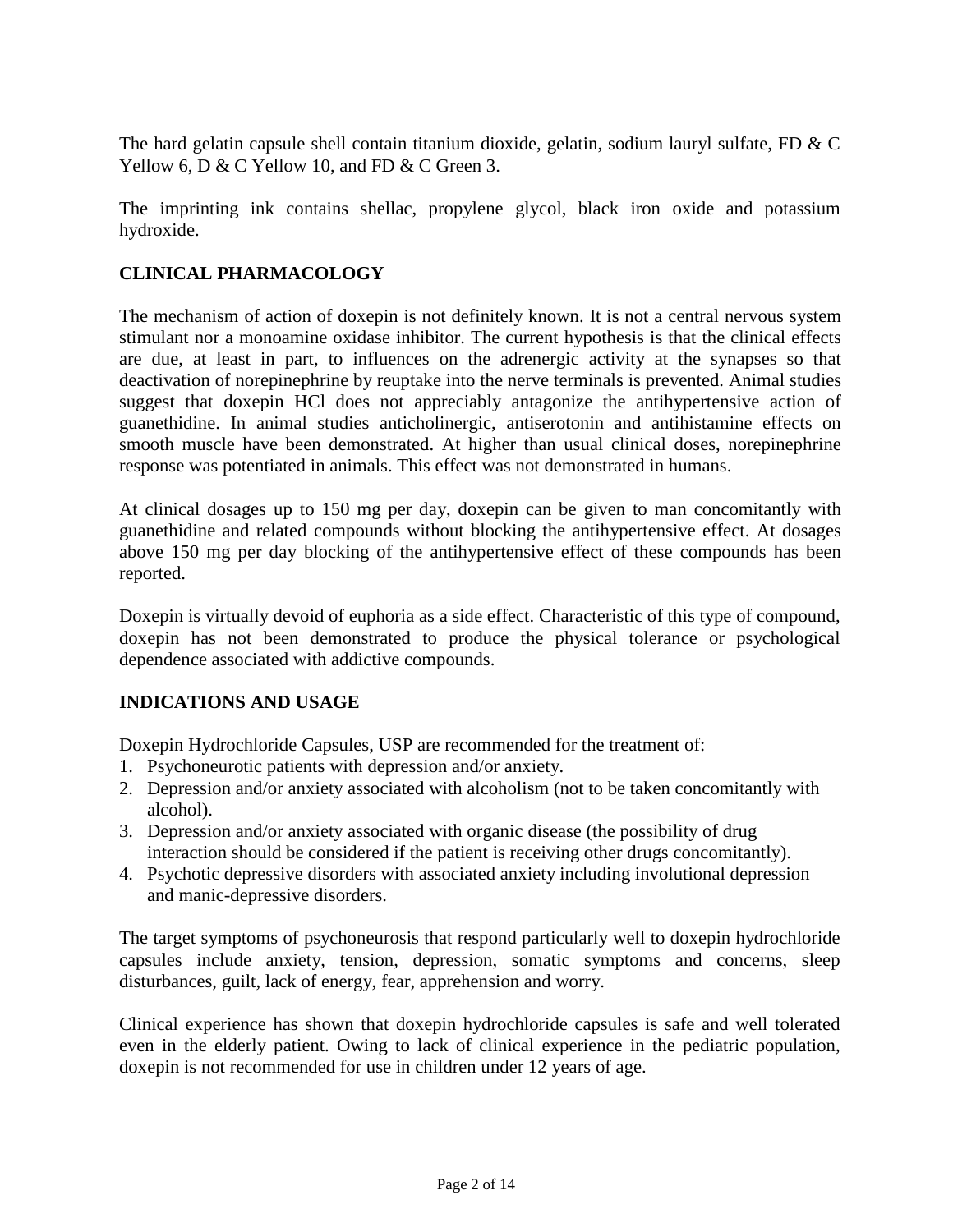# <span id="page-2-2"></span><span id="page-2-1"></span>**CONTRAINDICATIONS**

Doxepin is contraindicated in individuals who have shown hypersensitivity to the drug. Possibility of cross sensitivity with other dibenzoxepines should be kept in mind.

Doxepin is contraindicated in patients with glaucoma or a tendency to urinary retention. These disorders should be ruled out, particularly in older patients.

#### <span id="page-2-0"></span>**WARNINGS**

#### **Clinical Worsening and Suicide Risk**

Patients with major depressive disorder (MDD), both adult and pediatric, may experience worsening of their depression and/or the emergence of suicidal ideation and behavior (suicidality) or unusual changes in behavior, whether or not they are taking antidepressant medications, and this risk may persist until significant remission occurs. Suicide is a known risk of depression and certain other psychiatric disorders, and these disorders themselves are the strongest predictors of suicide. There has been a long-standing concern, however, that antidepressants may have a role in inducing worsening of depression and the emergence of suicidality in certain patients during the early phases of treatment. Pooled analyses of short-term placebo-controlled trials of antidepressant drugs (SSRIs and others) showed that these drugs increase the risk of suicidal thinking and behavior (suicidality) in children, adolescents, and young adults (ages 18-24) with major depressive disorder (MDD) and other psychiatric disorders. Short-term studies did not show an increase in the risk of suicidality with antidepressants compared to placebo in adults beyond age 24; there was a reduction with antidepressants compared to placebo in adults aged 65 and older.

The pooled analyses of placebo-controlled trials in children and adolescents with MDD, obsessive compulsive disorder (OCD), or other psychiatric disorders included a total of 24 short-term trials of 9 antidepressant drugs in over 4400 patients. The pooled analyses of placebo-controlled trials in adults with MDD or other psychiatric disorders included a total of 295 short-term trials (median duration of 2 months) of 11 antidepressant drugs in over 77,000 patients. There was considerable variation in risk of suicidality among drugs, but a tendency toward an increase in the younger patients for almost all drugs studied. There were differences in absolute risk of suicidality across the different indications, with the highest incidence in MDD.

The risk differences (drug vs placebo), however, were relatively stable within age strata and across indications. These risk differences (drug-placebo difference in the number of cases of suicidality per 1000 patients treated) are provided in Table 1.

| Table 1          |                                                                                               |
|------------------|-----------------------------------------------------------------------------------------------|
| <b>Age Range</b> | <b>Drug-Placebo Difference in Number of Cases</b><br>of Suicidality per 1000 Patients Treated |
|                  | Increases Compared to Placebo                                                                 |
|                  | 14 additional cases                                                                           |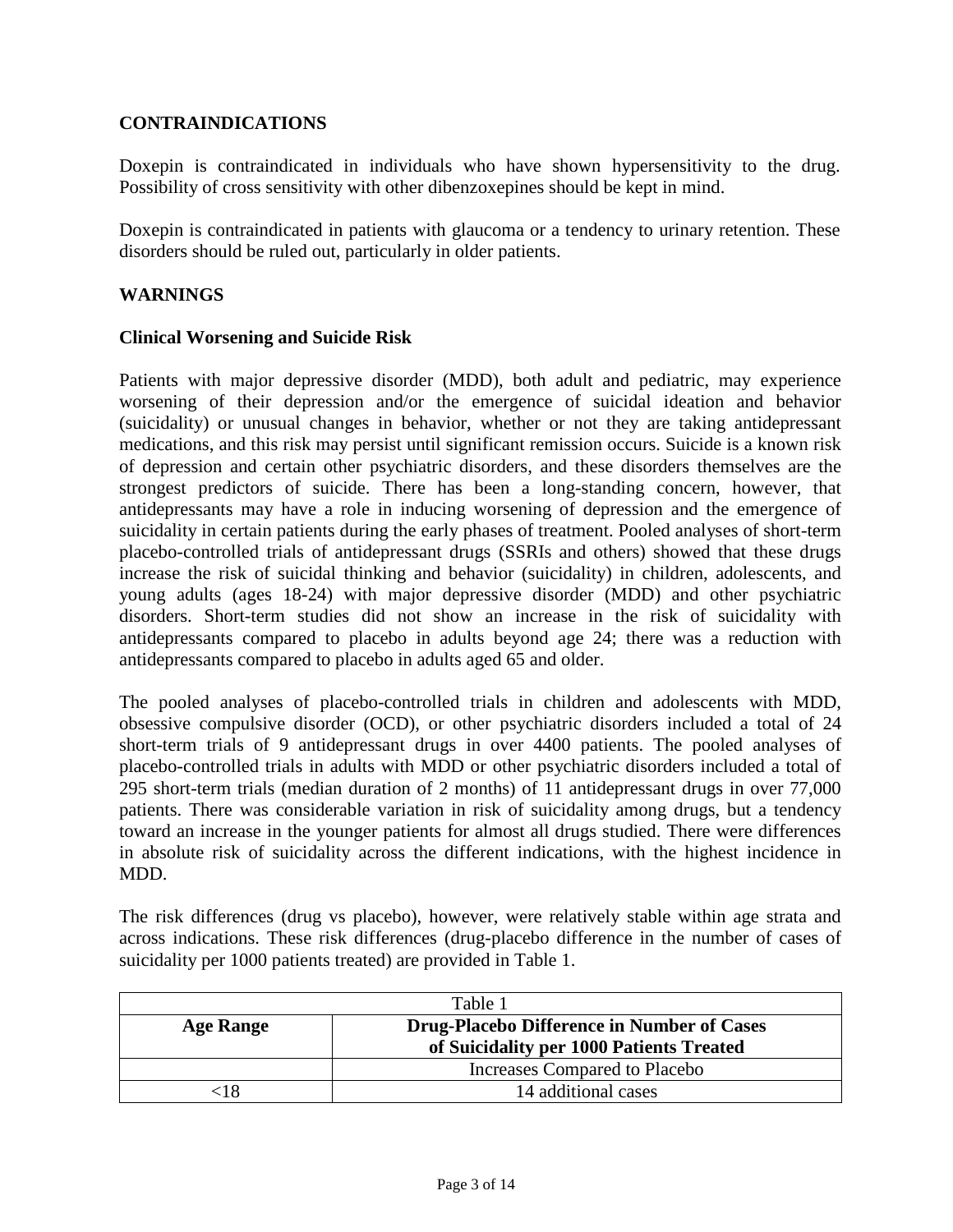| 18-24 | 5 additional cases            |
|-------|-------------------------------|
|       | Decreases Compared to Placebo |
| 25-64 | 1 fewer case                  |
| -65   | 6 fewer cases                 |

No suicides occurred in any of the pediatric trials. There were suicides in the adult trials, but the number was not sufficient to reach any conclusion about drug effect on suicide.

It is unknown whether the suicidality risk extends to longer-term use, i.e., beyond several months. However, there is substantial evidence from placebo-controlled maintenance trials in adults with depression that the use of antidepressants can delay the recurrence of depression.

## **All patients being treated with antidepressants for any indication should be monitored appropriately and observed closely for clinical worsening, suicidality, and unusual changes in behavior, especially during the initial few months of a course of drug therapy, or at times of dose changes, either increases or decreases.**

The following symptoms, anxiety, agitation, panic attacks, insomnia, irritability, hostility, aggressiveness, impulsivity, akathisia (psychomotor restlessness), hypomania, and mania, have been reported in adult and pediatric patients being treated with antidepressants for major depressive disorder as well as for other indications, both psychiatric and nonpsychiatric. Although a causal link between the emergence of such symptoms and either the worsening of depression and/or the emergence of suicidal impulses has not been established, there is concern that such symptoms may represent precursors to emerging suicidality.

Consideration should be given to changing the therapeutic regimen, including possibly discontinuing the medication, in patients whose depression is persistently worse, or who are experiencing emergent suicidality or symptoms that might be precursors to worsening depression or suicidality, especially if these symptoms are severe, abrupt in onset, or were not part of the patient's presenting symptoms.

**Families and caregivers of patients being treated with antidepressants for major depressive disorder or other indications, both psychiatric and nonpsychiatric, should be alerted about the need to monitor patients for the emergence of agitation, irritability, unusual changes in behavior, and the other symptoms described above, as well as the emergence of suicidality, and to report such symptoms immediately to health care providers Such monitoring should include daily observation by families and caregivers.**  Prescriptions for doxepin should be written for the smallest quantity of tablets consistent with good patient management, in order to reduce the risk of overdose.

**Screening Patients for Bipolar Disorder:** A major depressive episode may be the initial presentation of bipolar disorder. It is generally believed (though not established in controlled trials) that treating such an episode with an antidepressant alone may increase the likelihood of precipitation of a mixed/manic episode in patients at risk for bipolar disorder. Whether any of the symptoms described above represent such a conversion is unknown. However, prior to initiating treatment with an antidepressant, patients with depressive symptoms should be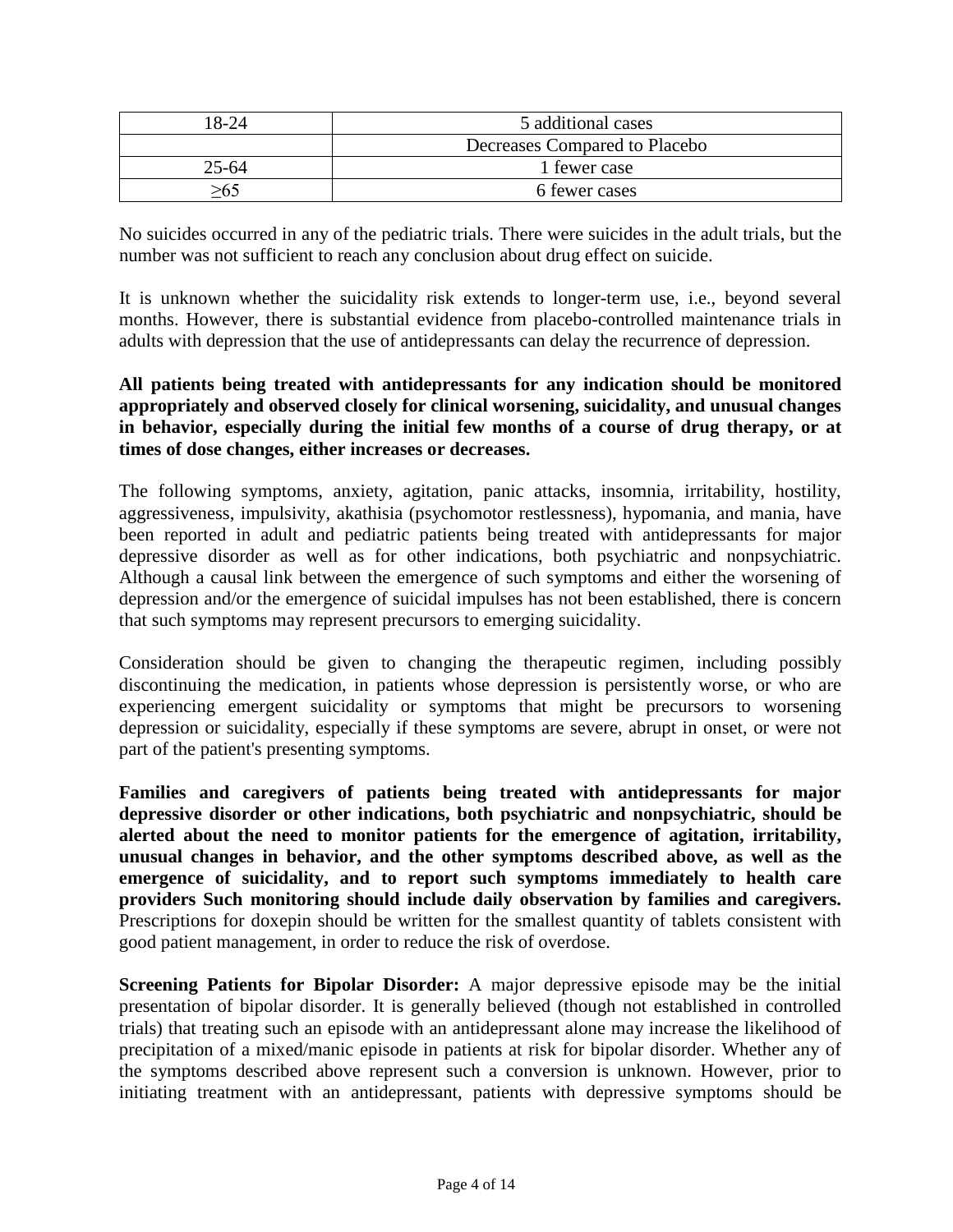adequately screened to determine if they are at risk for bipolar disorder; such screening should include a detailed psychiatric history, including a family history of suicide, bipolar disorder, and depression. It should be noted that doxepin is not approved for use in treating bipolar depression.

**Angle-Closure Glaucoma:** The pupillary dilation that occurs following use of many antidepressant drugs including doxepin may trigger an angle closure attack in a patient with anatomically narrow angles who does not have a patent iridectomy.

*Usage in Geriatrics:* The use of doxepin on a once-a-day dosage regimen in geriatric patients [should be adjusted carefully based on the patient's condition \(see](#page-7-0) **PRECAUTIONS−Geriatric Use**).

*Usage in Pregnancy:* Reproduction studies have been performed in rats, rabbits, monkeys and dogs and there was no evidence of harm to the animal fetus. The relevance to humans is not known. Since there is no experience in pregnant women who have received this drug, safety in pregnancy has not been established. There has been a report of apnea and drowsiness occurring in a nursing infant whose mother was taking doxepin.

<span id="page-4-0"></span>*Usage in Children:* The use of doxepin in children under 12 years of age is not recommended because safe conditions for its use have not been established.

## **PRECAUTIONS**

#### **Information for Patients**

Prescribers or other health professionals should inform patients, their families, and their caregivers about the benefits and risks associated with treatment with doxepin and should counsel them in its appropriate use. A patient Medication Guide about "Antidepressant Medicines, Depression and other Serious Mental Illness, and Suicidal Thoughts or Actions" is available for doxepin. The prescriber or health professional should instruct patients, their families, and their caregivers to read the Medication Guide and should assist them in understanding its contents. Patients should be given the opportunity to discuss the contents of the Medication Guide and to obtain answers to any questions they may have. The complete text of the Medication Guide is reprinted at the end of this document.

Patients should be advised of the following issues and asked to alert their prescriber if these occur while taking doxepin.

Patients should be advised that taking doxepin hydrochloride capsules can cause mild pupillary dilation, which in susceptible individuals, can lead to an episode of angle-closure glaucoma. Pre-existing glaucoma is almost always open-angle glaucoma because angle-closure glaucoma, when diagnosed, can be treated definitively with iridectomy.

Open-angle glaucoma is not a risk factor for angle-closure glaucoma. Patients may wish to be examined to determine whether they are susceptible to angle closure, and have a prophylactic procedure (e.g., iridectomy), if they are susceptible.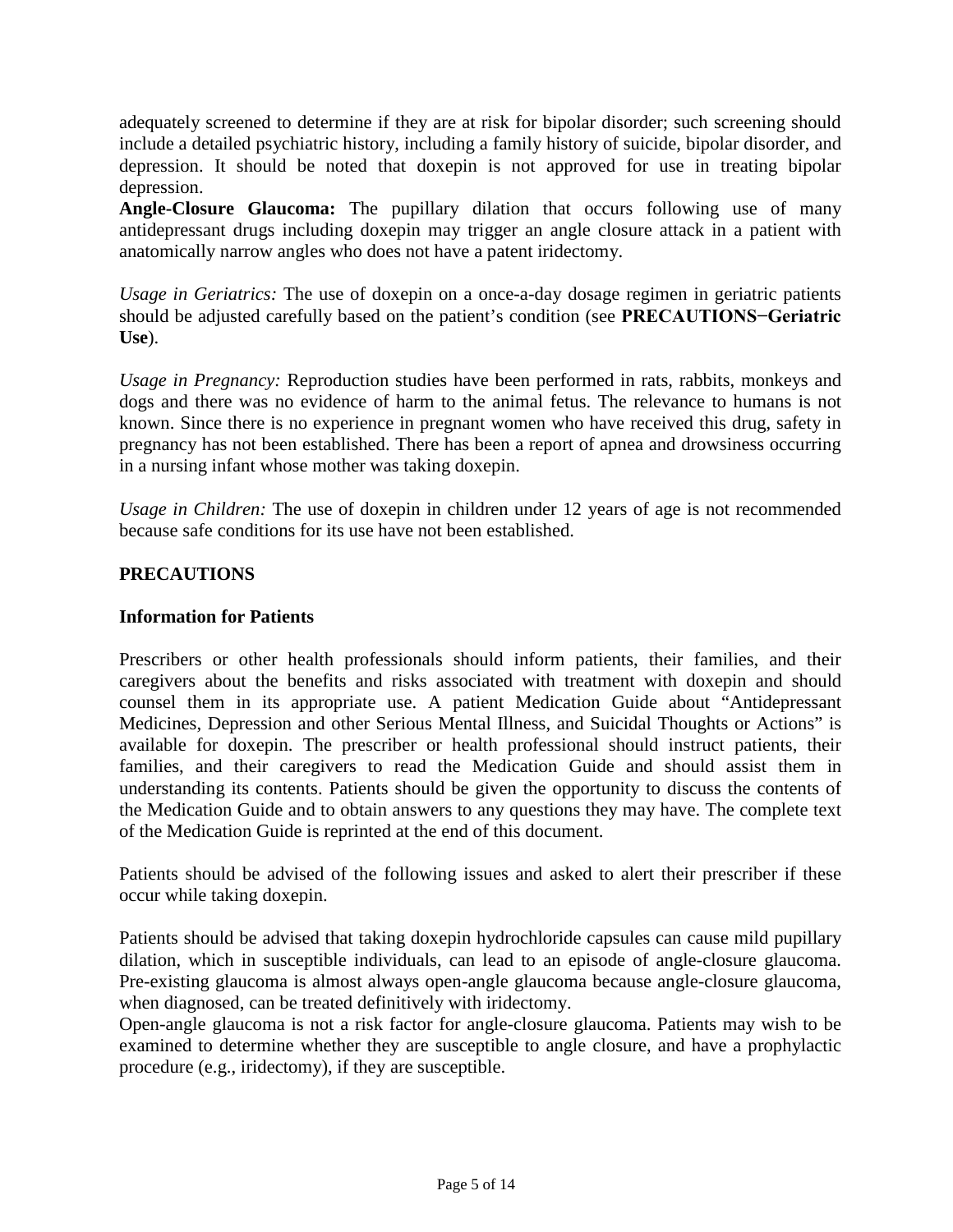**Clinical Worsening and Suicide Risk:** Patients, their families, and their caregivers should be encouraged to be alert to the emergence of anxiety, agitation, panic attacks, insomnia, irritability, hostility, aggressiveness, impulsivity, akathisia (psychomotor restlessness), hypomania, mania, other unusual changes in behavior, worsening of depression, and suicidal ideation, especially early during antidepressant treatment and when the dose is adjusted up or down. Families and caregivers of patients should be advised to look for the emergence of such symptoms on a day-to-day basis, since changes may be abrupt. Such symptoms should be reported to the patient's prescriber or health professional, especially if they are severe, abrupt in onset, or were not part of the patient's presenting symptoms. Symptoms such as these may be associated with an increased risk for suicidal thinking and behavior and indicate a need for very close monitoring and possibly changes in the medication.

**Drug Interactions:** Drugs Metabolized by P450 2D6: The biochemical activity of the drug metabolizing isozyme cytochrome P450 2D6 (debrisoquin hydroxylase) is reduced in a subset of the Caucasian population (about 7%–10% of Caucasians are so-called "poor metabolizers"); reliable estimates of the prevalence of reduced P450 2D6 isozyme activity among Asian, African and other populations are not yet available. Poor metabolizers have higher than expected plasma concentrations of tricyclic antidepressants (TCAs) when given usual doses. Depending on the fraction of drug metabolized by P450 2D6, the increase in plasma concentration may be small, or quite large (8-fold increase in plasma AUC of the TCA).

In addition, certain drugs inhibit the activity of this isozyme and make normal metabolizers resemble poor metabolizers. An individual who is stable on a given dose of TCA may become abruptly toxic when given one of these inhibiting drugs as concomitant therapy. The drugs that inhibit cytochrome P450 2D6 include some that are not metabolized by the enzyme (quinidine; cimetidine) and many that are substrates for P450 2D6 (many other antidepressants, phenothiazines, and the Type 1C antiarrhythmics propafenone and flecainide). While all the selective serotonin reuptake inhibitors (SSRIs), e.g., citalopram, escitalopram, fluoxetine, sertraline, and paroxetine, inhibit P450 2D6, they may vary in the extent of inhibition. The extent to which SSRI-TCA interactions may pose clinical problems will depend on the degree of inhibition and the pharmacokinetics of the SSRI involved. Nevertheless, caution is indicated in the co-administration of TCAs with any of the SSRIs and also in switching from one class to the other. Of particular importance, sufficient time must elapse before initiating TCA treatment in a patient being withdrawn from fluoxetine, given the long half-life of the parent and active metabolite (at least 5 weeks may be necessary).

Concomitant use of tricyclic antidepressants with drugs that can inhibit cytochrome P450 2D6 may require lower doses than usually prescribed for either the tricyclic antidepressant or the other drug. Furthermore, whenever one of these other drugs is withdrawn from co-therapy, an increased dose of tricyclic antidepressant may be required. It is desirable to monitor TCA plasma levels whenever a TCA is going to be co-administered with another drug known to be an inhibitor of P450 2D6.

Doxepin is primarily metabolized by CYP2D6 (with CYP1A2 & CYP3A4 as minor pathways). Inhibitors or substrates of CYP2D6 (i.e., quinidine, selective serotonin reuptake inhibitors [SSRIs]) may increase the plasma concentration of doxepin when administered concomitantly.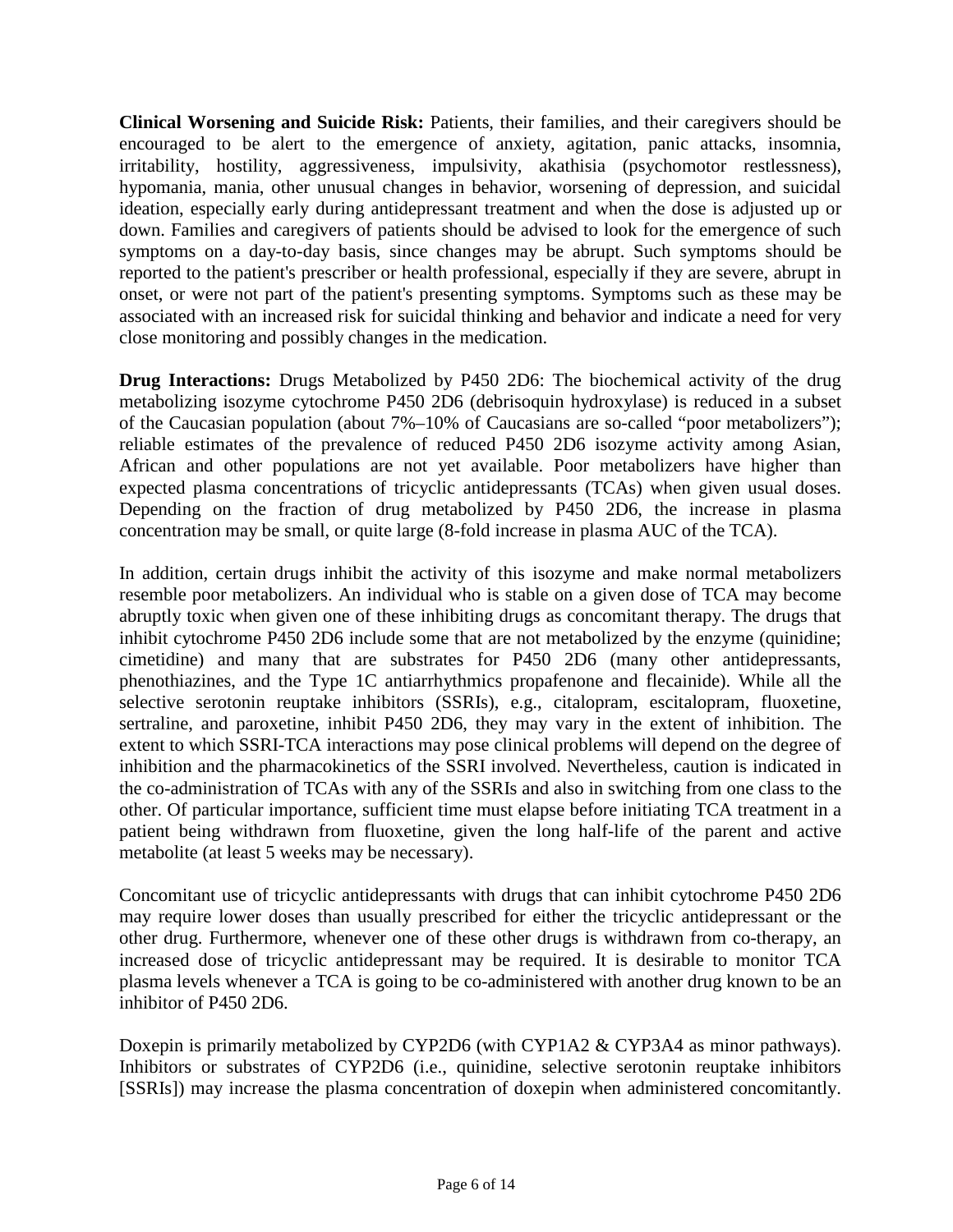<span id="page-6-0"></span>The extent of interaction depends on the variability of effect on CYP2D6. The clinical significance of this interaction with doxepin has not been systematically evaluated.

MAO Inhibitors: Serious side effects and even death have been reported following the concomitant use of certain drugs with MAO inhibitors. Therefore, MAO inhibitors should be discontinued at least two weeks prior to the cautious initiation of therapy with doxepin. The exact length of time may vary and is dependent upon the particular MAO inhibitor being used, the length of time it has been administered, and the dosage involved.

Cimetidine: Cimetidine has been reported to produce clinically significant fluctuations in steady-state serum concentrations of various tricyclic antidepressants. Serious anticholinergic symptoms (i.e., severe dry mouth, urinary retention and blurred vision) have been associated with elevations in the serum levels of tricyclic antidepressant when cimetidine therapy is initiated. Additionally, higher than expected tricyclic antidepressant levels have been observed when they are begun in patients already taking cimetidine. In patients who have been reported to be well controlled on tricyclic antidepressants receiving concurrent cimetidine therapy, discontinuation of cimetidine has been reported to decrease established steady-state serum tricyclic antidepressant levels and compromise their therapeutic effects.

Alcohol: It should be borne in mind that alcohol ingestion may increase the danger inherent in any intentional or unintentional doxepin overdosage. This is especially important in patients who may use alcohol excessively.

Tolazamide: A case of severe hypoglycemia has been reported in a type II diabetic patient maintained on tolazamide (1 gm/day) 11 days after the addition of doxepin (75 mg/day).

**Drowsiness:** Since drowsiness may occur with the use of this drug, patients should be warned of the possibility and cautioned against driving a car or operating dangerous machinery while taking the drug. Patients should also be cautioned that their response to alcohol may be potentiated.

Sedating drugs may cause confusion and oversedation in the elderly; elderly patients generally [should be started on low doses of doxepin and observed closely. \(See](#page-7-0)  PRECAUTIONS−Geriatric Use.)

**Suicide:** Since suicide is an inherent risk in any depressed patient and may remain so until significant improvement has occurred, patients should be closely supervised during the early course of therapy. Prescriptions should be written for the smallest feasible amount.

**Psychosis:** Should increased symptoms of psychosis or shift to manic symptomatology occur, it may be necessary to reduce dosage or add a major tranquilizer to the dosage regimen.

**Pediatric Use-**Safety and effectiveness in the pediatric population have not been established (see **[BOX WARNING](#page-0-0)** and **[WARNINGS—Clinical Worsening and Suicide Risk](#page-2-1)**).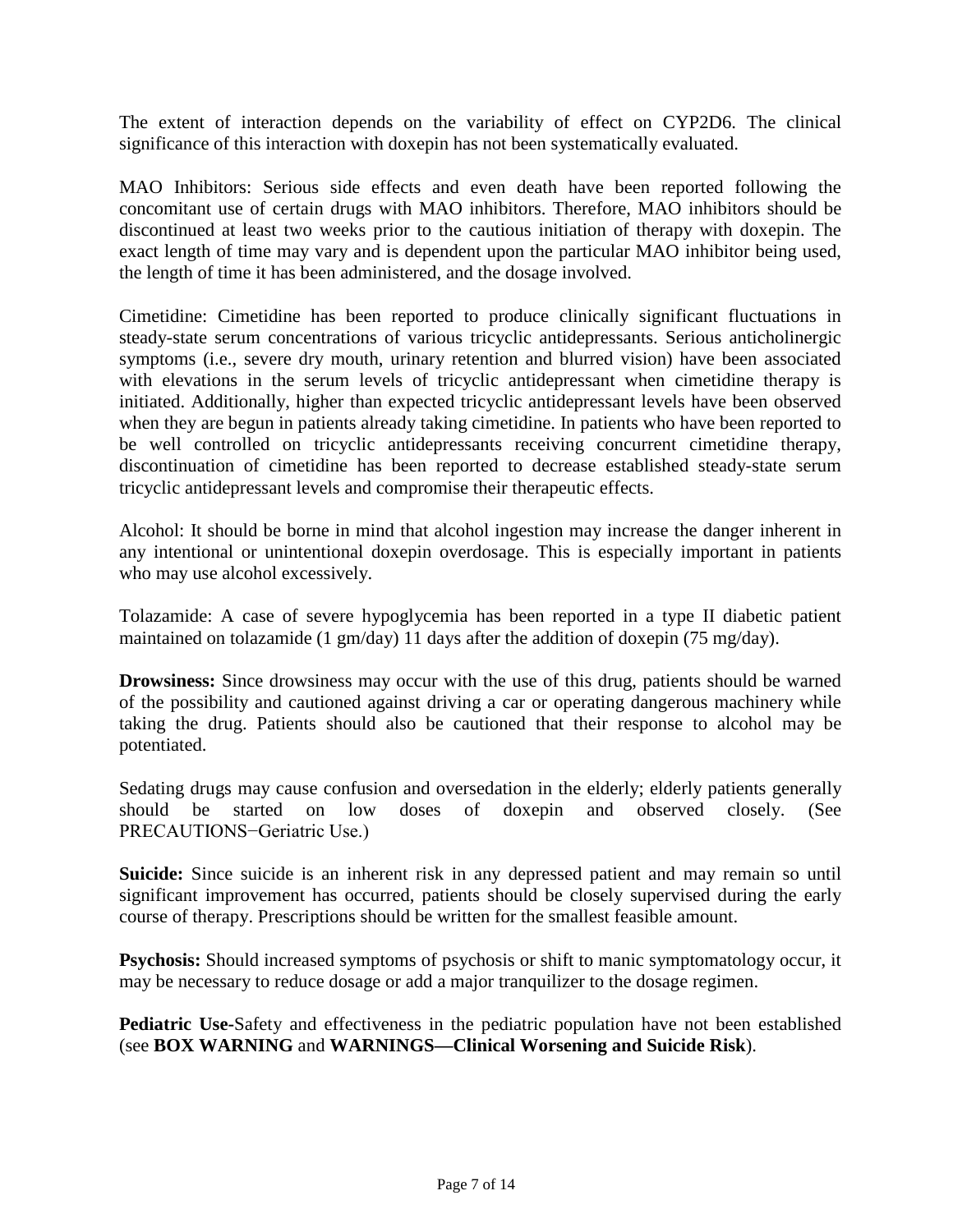<span id="page-7-1"></span><span id="page-7-0"></span>Anyone considering the use of doxepin in a child or adolescent must balance the potential risks with the clinical need.

**Geriatric Use:** A determination has not been made whether controlled clinical studies of doxepin included sufficient numbers of subjects aged 65 and over to define a difference in response from younger subjects. Other reported clinical experience has not identified differences in responses between the elderly and younger patients. In general, dose selection for an elderly patient should be cautious, usually starting at the low end of the dosing range, reflecting the greater frequency of decreased hepatic, renal or cardiac function, and of concomitant disease or other drug therapy.

The extent of renal excretion of doxepin has not been determined. Because elderly patients are more likely to have decreased renal function, care should be taken in dose selections.

Sedating drugs may cause confusion and oversedation in the elderly; elderly patients generally should be started on low doses of doxepin and observed closely. ([See WARNINGS.](#page-2-2))

## **ADVERSE REACTIONS**

**NOTE:** Some of the adverse reactions noted below have not been specifically reported with doxepin use. However, due to the close pharmacological similarities among the tricyclics, the reactions should be considered when prescribing doxepin hydrochloride.

*Anticholinergic Effects:* Dry mouth, blurred vision, constipation, and urinary retention have been reported. If they do not subside with continued therapy, or become severe, it may be necessary to reduce the dosage.

*Central Nervous System Effects:* Drowsiness is the most commonly noticed side effect. This tends to disappear as therapy is continued. Other infrequently reported CNS side effects are confusion, disorientation, hallucinations, numbness, paresthesias, ataxia, extrapyramidal symptoms, seizures, tardive dyskinesia, and tremor.

*Cardiovascular:* Cardiovascular effects including hypotension, hypertension, and tachycardia have been reported occasionally.

*Allergic:* Skin rash, edema, photosensitization, and pruritus have occasionally occurred.

*Hematologic:* Eosinophilia has been reported in a few patients. There have been occasional reports of bone marrow depression manifesting as agranulocytosis, leukopenia, thrombocytopenia, and purpura.

*Gastrointestinal:* Nausea, vomiting, indigestion, taste disturbances, diarrhea, anorexia, and aphthous stomatitis have been reported. (See **[Anticholinergic Effects](#page-7-1)**.)

*Endocrine:* Raised or lowered libido, testicular swelling, gynecomastia in males, enlargement of breasts and galactorrhea in the female, raising or lowering of blood sugar levels, and syndrome of inappropriate antidiuretic hormone secretion have been reported with tricyclic administration.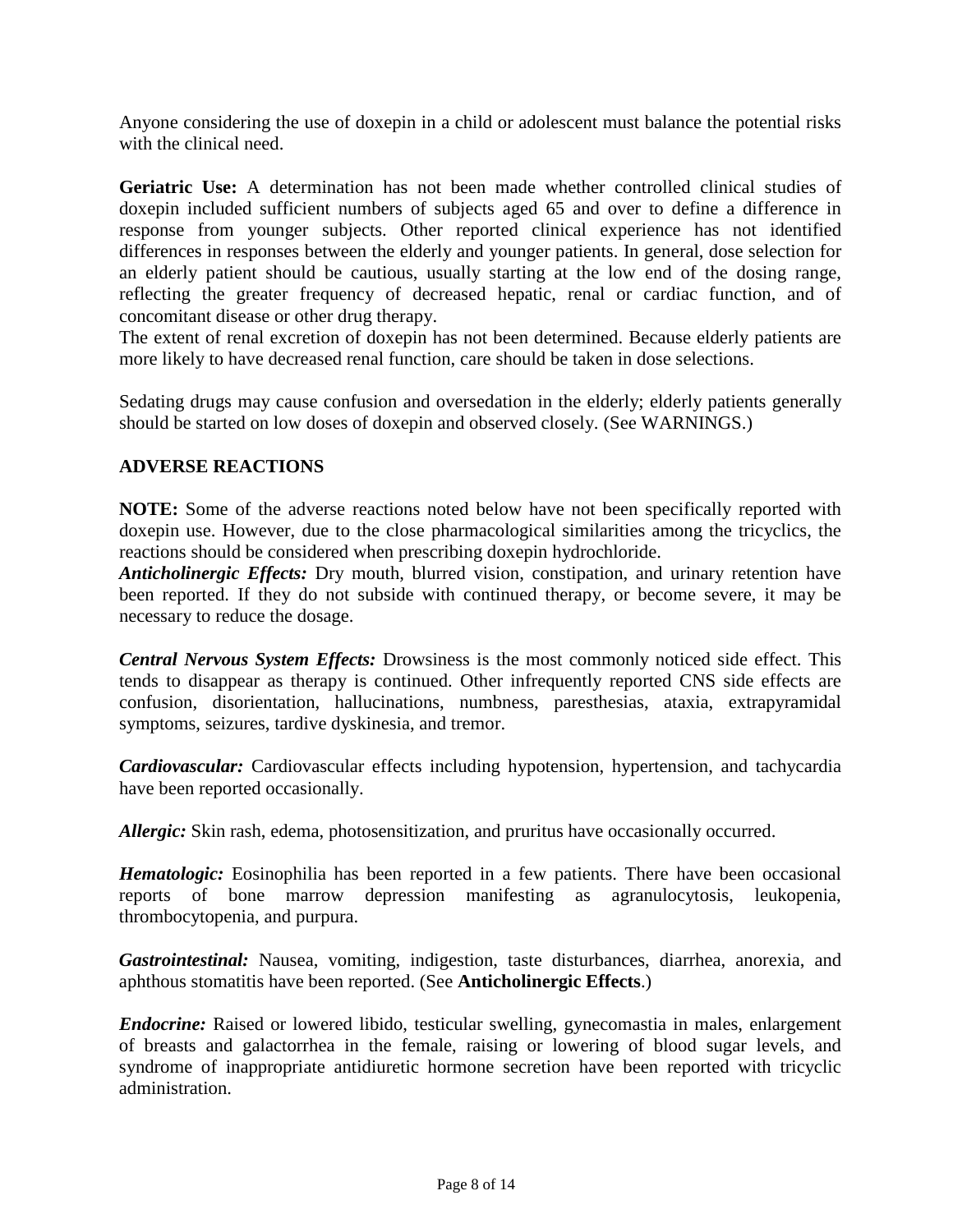*Other:* Dizziness, tinnitus, weight gain, sweating, chills, fatigue, weakness, flushing, jaundice, alopecia, headache, exacerbation of asthma, angle closure glaucoma, mydriasis and hyperpyrexia (in association with chlorpromazine) have been occasionally observed as adverse effects.

*Withdrawal Symptoms:* The possibility of development of withdrawal symptoms upon abrupt cessation of treatment after prolonged doxepin administration should be borne in mind. These are not indicative of addiction and gradual withdrawal of medication should not cause these symptoms.

## **To report SUSPECTED ADVERSE REACTIONS, contact Ajanta Pharma USA Inc. at 1-855-664-7744 or FDA at 1-800-FDA-1088 or www.fda.gov/medwatch.**

# **OVERDOSAGE**

Deaths may occur from overdosage with this class of drugs. Multiple drug ingestion (including alcohol) is common in deliberate tricyclic antidepressant overdose. As the management is complex and changing, it is recommended that the physician contact a poison control center for current information on treatment. Signs and symptoms of toxicity develop rapidly after tricyclic antidepressant overdose; therefore, hospital monitoring is required as soon as possible.

**Manifestations:** Critical manifestations of overdose include: cardiac dysrhythmias, severe hypotension, convulsions, and CNS depression, including coma. Changes in the electrocardiogram, particularly in QRS axis or width, are clinically significant indicators of tricyclic antidepressant toxicity.

Other signs of overdose may include: confusion, disturbed concentration, transient visual hallucinations, dilated pupils, agitation, hyperactive reflexes, stupor, drowsiness, muscle rigidity, vomiting, hypothermia, hyperpyrexia, or any of the symptoms listed under **[ADVERSE](#page-7-0)  REACTIONS**.

Deaths have been reported involving overdoses of doxepin.

#### **General Recommendations:**

**General:** Obtain an ECG and immediately initiate cardiac monitoring. Protect the patient's airway, establish an intravenous line and initiate gastric decontamination. A minimum of six hours of observation with cardiac monitoring and observation for signs of CNS or respiratory depression, hypotension, cardiac dysrhythmias and/or conduction blocks, and seizures is strongly advised. If signs of toxicity occur at any time during this period, extended monitoring is recommended. There are case reports of patients succumbing to fatal dysrhythmias late after overdose; these patients had clinical evidence of significant poisoning prior to death and most received inadequate gastrointestinal decontamination. Monitoring of plasma drug levels should not guide management of the patient.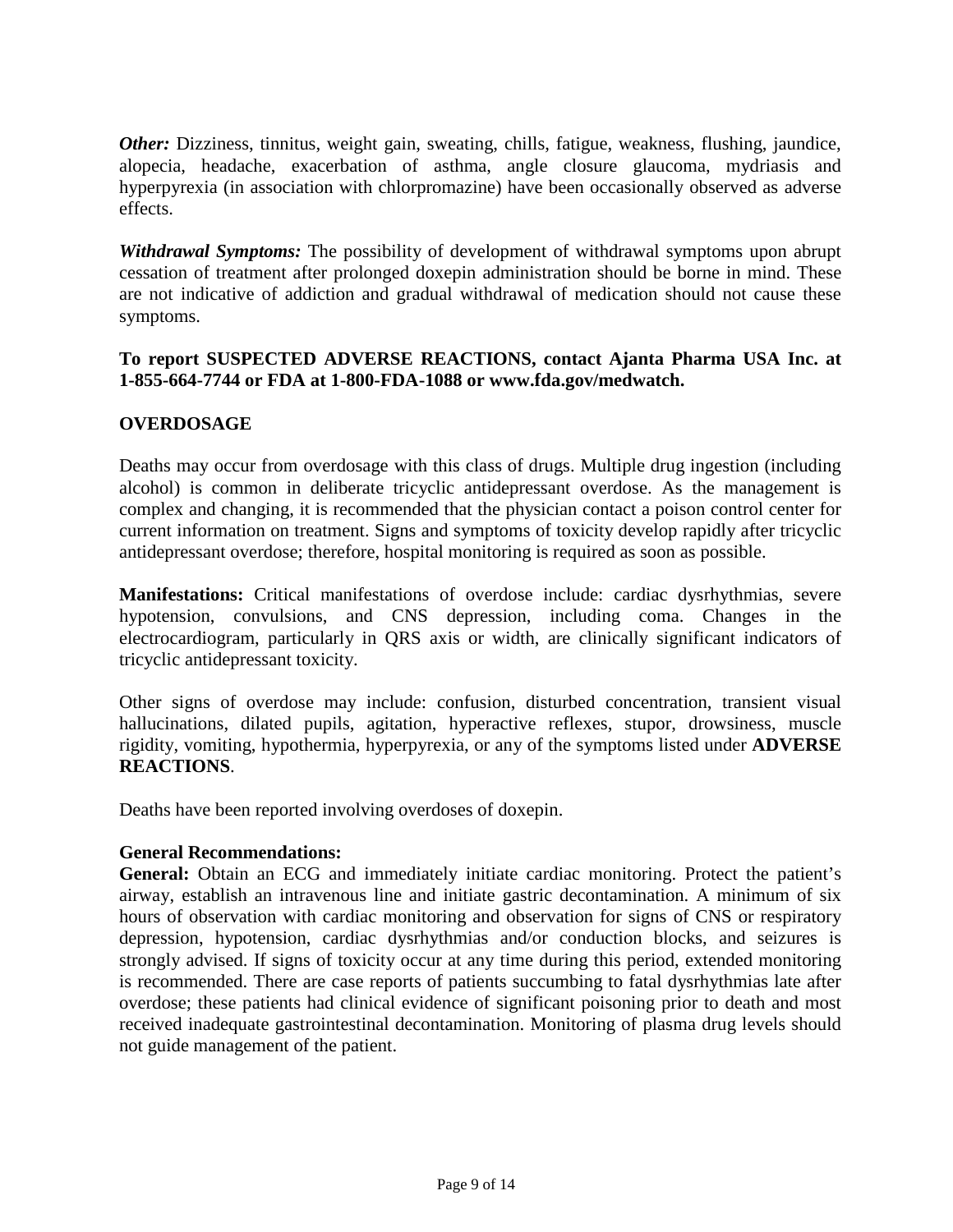**Gastrointestinal Decontamination:** All patients suspected of tricyclic antidepressant overdose should receive gastrointestinal decontamination. This should include large volume gastric lavage followed by activated charcoal. If consciousness is impaired, the airway should be secured prior to lavage. Emesis is contraindicated.

**Cardiovascular:** A maximal limb-lead QRS duration of greater than or equal to 0.10 seconds may be the best indication of the severity of the overdose. Intravenous sodium bicarbonate should be used to maintain the serum pH in the range of 7.45 to 7.55. If the pH response is inadequate, hyperventilation may also be used. Concomitant use of hyperventilation and sodium bicarbonate should be done with extreme caution, with frequent pH monitoring. A pH greater than 7.60 or a pCO2 less than 20 mm Hg is undesirable. Dysrhythmias unresponsive to sodium bicarbonate therapy/hyperventilation may respond to lidocaine, bretylium or phenytoin. Type 1A and 1C antiarrhythmics are generally contraindicated (e.g., quinidine, disopyramide, and procainamide).

In rare instances, hemoperfusion may be beneficial in acute refractory cardiovascular instability in patients with acute toxicity. However, hemodialysis, peritoneal dialysis, exchange transfusions, and forced diuresis generally have been reported as ineffective in tricyclic antidepressant poisoning.

**CNS:** In patients with CNS depression, early intubation is advised because of the potential for abrupt deterioration. Seizures should be controlled with benzodiazepines, or if these are ineffective, other anticonvulsants (e.g., phenobarbital, phenytoin). Physostigmine is not recommended except to treat life-threatening symptoms that have been unresponsive to other therapies, and then only in consultation with a poison control center.

**Psychiatric Follow-up:** Since overdosage is often deliberate, patients may attempt suicide by other means during the recovery phase. Psychiatric referral may be appropriate.

**Pediatric Management:** The principles of management of child and adult overdosages are similar. It is strongly recommended that the physician contact the local poison control center for specific pediatric treatment.

#### **DOSAGE AND ADMINISTRATION**

For most patients with illness of mild to moderate severity, a starting daily dose of 75 mg is recommended. Dosage may subsequently be increased or decreased at appropriate intervals and according to individual response. The usual optimum dose range is 75 mg/day to 150 mg/day.

In more severely ill patients higher doses may be required with subsequent gradual increase to 300 mg/day if necessary. Additional therapeutic effect is rarely to be obtained by exceeding a dose of 300 mg/day.

In patients with very mild symptomatology or emotional symptoms accompanying organic disease, lower doses may suffice. Some of these patients have been controlled on doses as low as 25 mg/day to 50 mg/day.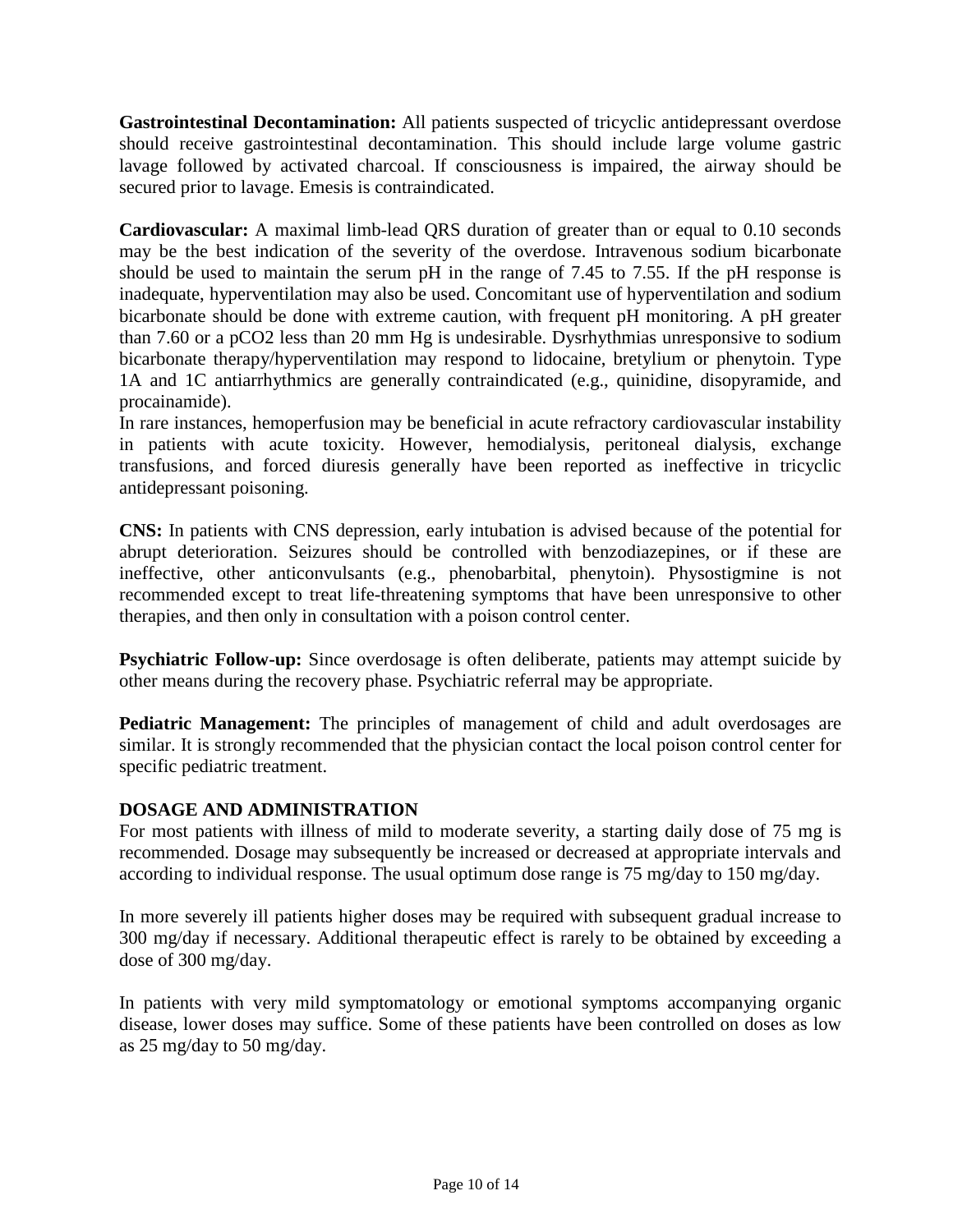The total daily dosage of doxepin (as the hydrochloride) may be given on a divided or once-aday dosage schedule. If the once-a-day schedule is employed, the maximum recommended dose is 150 mg/day. This dose may be given at bedtime. **The 150 mg capsule strength is intended for maintenance therapy only and is not recommended for initiation of treatment.**

Anti-anxiety effect is apparent before the antidepressant effect. Optimal antidepressant effect may not be evident for two to three weeks.

#### **HOW SUPPLIED**

Doxepin Hydrochloride Capsules, USP are available containing doxepin hydrochloride, USP equivalent to 10 mg, 25 mg, 50 mg, 75 mg and 100 mg of doxepin.

The 10 mg capsule is a hard-shell, gelatin capsule with a buff opaque cap and buff opaque body imprinted with 'ap' logo on cap and 'DXP10' on body in black ink containing white to offwhite colored powder.

NDC 27241-167-01 Bottles of 100 capsules

NDC 27241-167-10 Bottles of 1000 capsules

The 25 mg capsule is a hard-shell, gelatin capsule with a ivory opaque cap and white opaque body imprinted with 'ap' logo on cap and 'DXP25' on body in black ink containing white to off-white colored powder.

NDC 27241-168-01 Bottles of 100 capsules

NDC 27241-168-10 Bottles of 1000 capsules

The 50 mg capsule is a hard-shell, gelatin capsule with a ivory opaque cap and ivory opaque body imprinted with 'ap' logo on cap and 'DXP50' on body in black ink containing white to off-white colored powder.

NDC 27241-169-01 Bottles of 100 capsules

NDC 27241-169-10 Bottles of 1000 capsules

The 75 mg capsule is a hard-shell, gelatin capsule with a light green opaque cap and light green opaque body imprinted with 'ap' logo on cap and 'DXP75' on body in black ink containing white to off-white colored powder.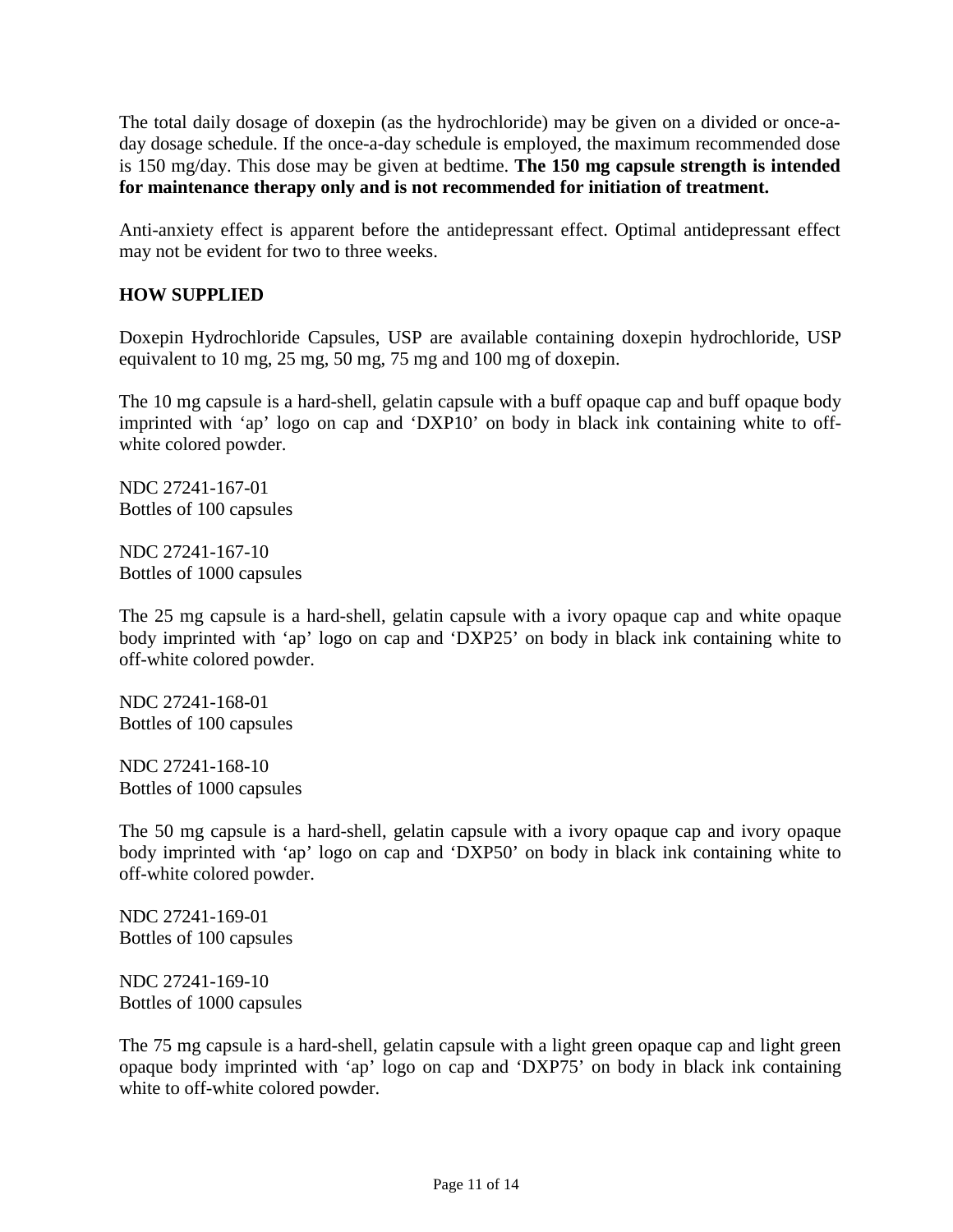NDC 27241-170-01 Bottles of 100 capsules

NDC 27241-170-10 Bottles of 1000 capsules

The 100 mg capsule is a hard-shell, gelatin capsule with a light green opaque cap and white opaque body imprinted with 'ap' logo on cap and 'DXP100' on body in black ink containing white to off-white colored powder.

NDC 27241-171-01 Bottles of 100 capsules

NDC 27241-171-10 Bottles of 1000 capsules

**Store at 20°C to 25°C (68°F to 77°F); excursions permitted to 15°C to 30°C (59°F to 86°F) [see USP Controlled Room Temperature]. Protect from light.**

Dispense in a tight, light-resistant container as defined in the USP using a child-resistant closure.

**PHARMACIST:** Dispense a Medication Guide with each prescription.

**Rx only Marketed by:** Ajanta Pharma USA Inc. Bridgewater, NJ 08807.

Made in INDIA February 2020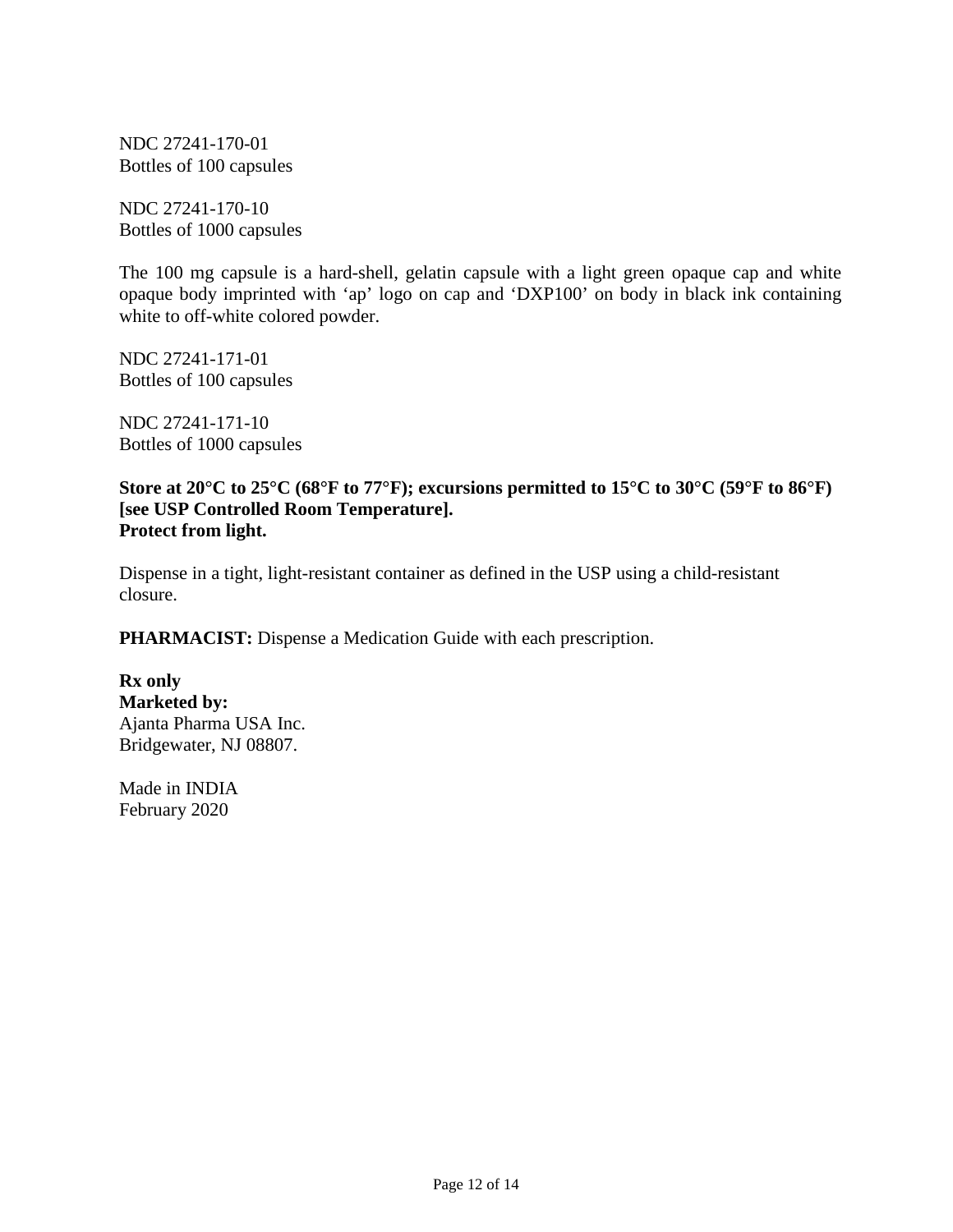# **Medication Guide Doxepin Hydrochloride (dox' e pin hye'' droe klor' ide) Capsules, USP**

## **Antidepressant Medicines, Depression and other Serious Mental Illnesses, and Suicidal Thoughts or Actions**

Read the Medication Guide that comes with you or your family member's antidepressant medicine. This Medication Guide is only about the risk of suicidal thoughts and actions with antidepressant medicines.

**Talk to your, or your family member's, healthcare provider about:** 

- all risks and benefits of treatment with antidepressant medicines
- all treatment choices for depression or other serious mental illness

**What is the most important information I should know about antidepressant medicines, depression and other serious mental illnesses, and suicidal thoughts or actions?**

- **1. Antidepressant medicines may increase suicidal thoughts or actions in some children, teenagers, and young adults within the first few months of treatment.**
- **2. Depression and other serious mental illnesses are the most important causes of suicidal thoughts and actions. Some people may have a particularly high risk of having suicidal thoughts or actions.** These include people who have (or have a family history of) bipolar illness (also called manic-depressive illness) or suicidal thoughts or actions.
- **3. How can I watch for and try to prevent suicidal thoughts and actions in myself or a family member?**
- Pay close attention to any changes, especially sudden changes, in mood, behaviors, thoughts, or feelings. This is very important when an antidepressant medicine is started or when the dose is changed.
- Call the healthcare provider right away to report new or sudden changes in mood, behavior, thoughts, or feelings.
- Keep all follow-up visits with the healthcare provider as scheduled. Call the healthcare provider between visits as needed, especially if you have concerns about symptoms.

## **Call a healthcare provider right away if you or your family member has any of the following symptoms, especially if they are new, worse, or worry you:**

- thoughts about suicide or dying
- attempts to commit suicide
- new or worse depression